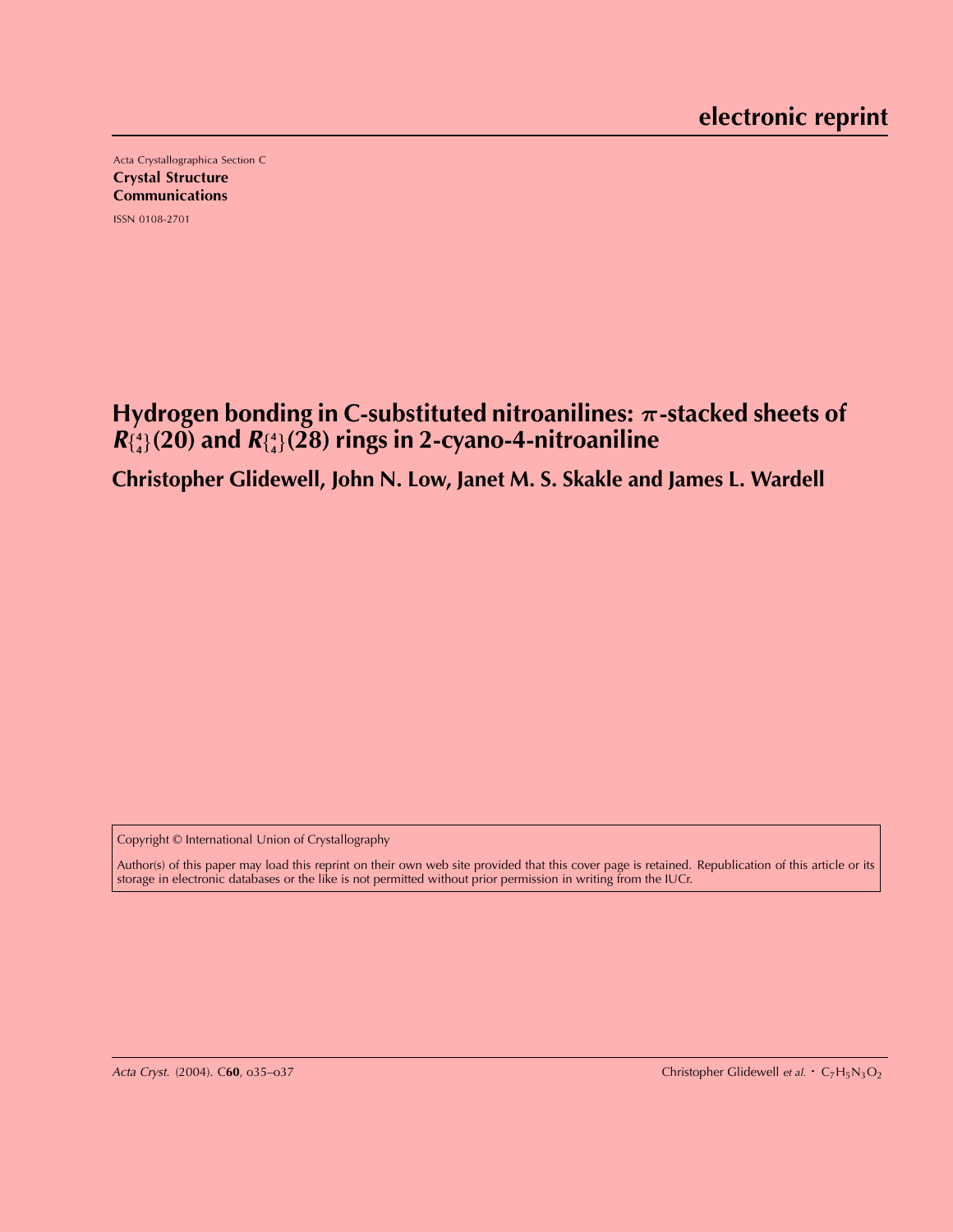Acta Crystallographica Section C Crystal Structure Communications ISSN 0108-2701

# Hydrogen bonding in C-substituted nitroanilines:  $\pi$ -stacked sheets of  $R_4^4(20)$  and  $R_4^4(28)$  rings in 2-cyano-4-nitroaniline

# Christopher Glidewell,<sup>a\*</sup> John N. Low,<sup>b</sup> Janet M. S. Skakle<sup>b</sup> and James L. Wardell<sup>c</sup>

<sup>a</sup>School of Chemistry, University of St Andrews, Fife KY16 9ST, Scotland, b Department of Chemistry, University of Aberdeen, Meston Walk, Old Aberdeen AB24 3UE, Scotland, and <sup>c</sup>Departamento de Química Inorgânica, Instituto de Química, Universidade Federal do Rio de Janeiro, 21945-970 Rio de Janeiro, RJ, Brazil

Correspondence e-mail: cg@st-andrews.ac.uk

Received 20 November 2003 Accepted 24 November 2003 Online 6 December 2003

In the title compound,  $C_7H_5N_3O_2$ , which crystallizes with  $Z' =$ 2 in space group  $P2<sub>1</sub>/c$ , the two independent molecules both exhibit positional disorder, with refined site-occupancy factors of  $0.947(2)$  and  $0.053(2)$  for the major and minor components, respectively. The major components have polarized molecular electronic structures. The two major components are linked into sheets of alternating  $R_4^4(20)$  and  $R_4^4(28)$  rings by two N–H $\cdots$ O hydrogen bonds [H $\cdots$ O = 2.18 and 2.21 Å,  $N \cdots Q = 3.022$  (2) and 3.043 (2)  $\AA$  and  $N-H \cdots Q$  both 159° and two N $-H \cdot \cdot \cdot N$  hydrogen bonds  $[H \cdot \cdot \cdot N = 2.14$  and 2.17 Å,  $N \cdot N = 2.990$  (2) and 3.001 (2)  $\AA$ , and  $N-H \cdot N = 162$  and  $158^\circ$ ]. The sheets are linked into a three-dimensional framework by a single aromatic  $\pi$ - $\pi$  stacking interaction.

# Comment

We report here the molecular and supramolecular structure of the title compound, (I) (Fig. 1), which provides an interesting comparison with the bromo-substituted analogue, (II) (Glidewell et al., 2002). In compound (II), the molecules are linked *via* paired  $N-H\cdots N$  hydrogen bonds, in which the cyano N atom acts as the acceptor, into centrosymmetric dimers characterized by an  $R_2^2(12)$  motif (Bernstein *et al.*, 1995), and these dimers are linked by a single  $N-H\cdots O$ hydrogen bond into essentially planar sheets built from alternating  $R_2^2(12)$  and  $R_6^6(36)$  rings, where both ring types are centrosymmetric (Glidewell et al., 2002). Within the larger of these rings, there are centrosymmetrically related pairs of fairly short intermolecular  $Br\cdots O$  contacts, involving the nitro O atom which is not engaged in the hydrogen bonding, and this raises the possibility that these Br and O atoms may be

acting as an effective template for the formation of the  $R_6^6(36)$ rings. It is thus of interest to investigate the analogue, (I), from which the Br substituent is absent.



The molecules of (I) exhibit positional disorder (see Experimental). In both the major components, molecules A and  $B$  (Fig. 1), the bond distances (Table 1) provide evidence for polarized molecular electronic structures. The  $C-NH_2$ and  $C-NO<sub>2</sub>$  distances are both short for their types (Allen *et*  $al.$ , 1987) while the N $-$ O distances are all long, and the bonds  $C2X-C3X$ ,  $C3X-C4X$  and  $C5X-C6X$  (X is A or B) are all significantly shorter than the remaining ring bonds, consistent with quinonoid bond fixation. These values thus indicate a contribution to the overall molecular electronic structure from the canonical forms  $(Ia)$  and  $(Ib)$ . Entirely similar forms also contribute to the molecular electronic structure of (II) (Glidewell et al., 2002).



## Figure 1

The independent molecular components of compound (I), showing the atom-labelling schemes. (a) The major components, molecules  $A$  and  $B$ , and (b) the minor components, molecules C and D (see text). Displacement ellipsoids are drawn at the 30% probability level and H atoms are shown as small spheres of arbitrary radii.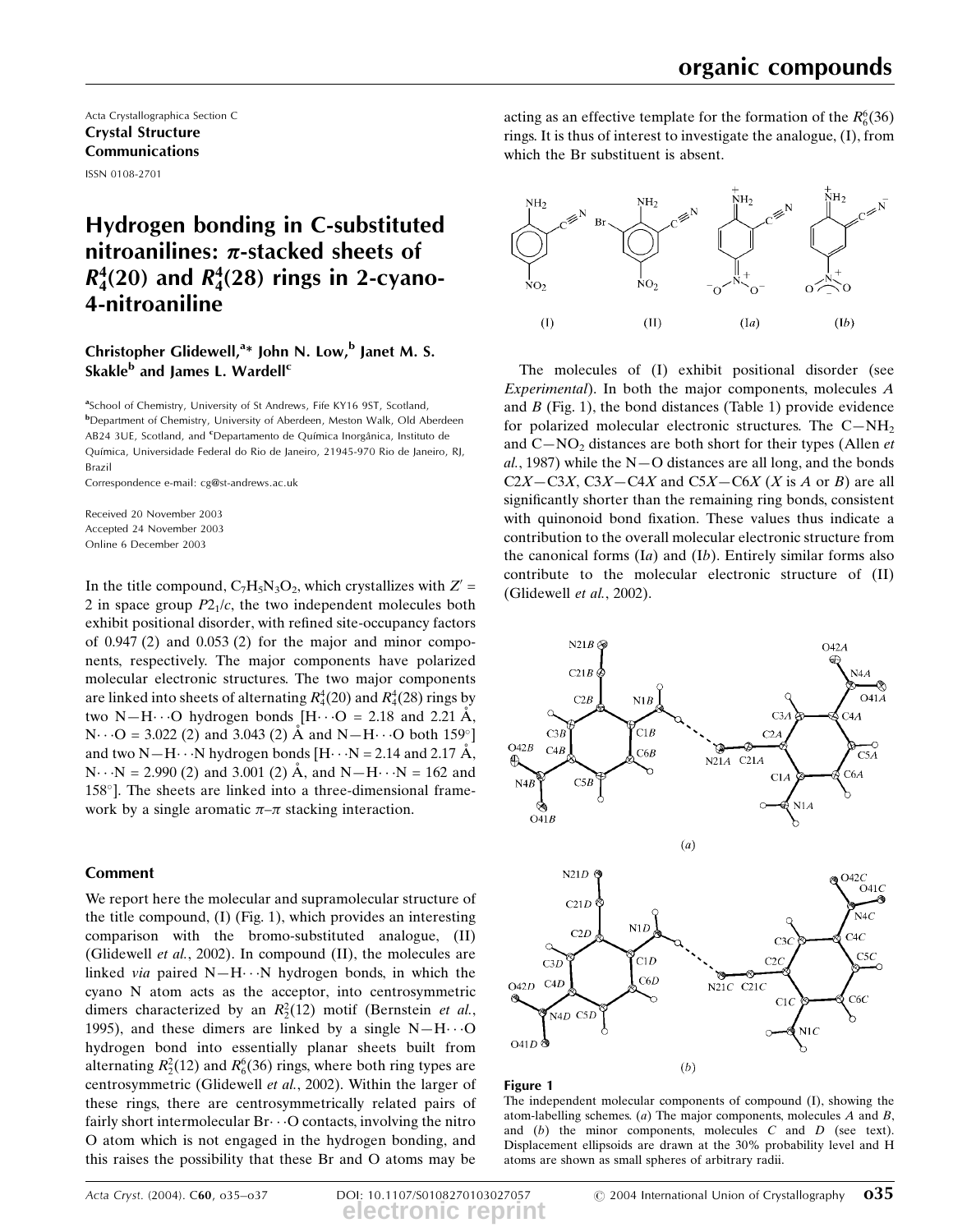However, the supramolecular structure of (I) is entirely different from that of (II). Since the pattern of hydrogen bonds linking the major components, molecules  $A$  and  $B$ , is identical to that linking the minor components, molecules C and D (Table 2), we discuss in detail only the supramolecular aggregation of the major components. Each of the  $N-H\cdots O$ hydrogen bonds involves only a single type of molecule,  $A-D$ respectively, while the  $N-H\cdots N$  hydrogen bonds link molecules either of types A and B, or of types C and D.

Amino atom N1A in the type A molecule at  $(x, y, z)$ , acts as hydrogen-bond donor, via atom H11A, to atom O41A in the type A molecule at  $(-x, \frac{1}{2} + y, \frac{1}{2} - z)$ , so producing a  $C(8)$ spiral chain of type  $A$  molecules only, running parallel to the [010] direction and generated by the  $2_1$  screw axis along  $(0, y, \frac{1}{4})$ (Fig. 2). Similarly, atom N1B in the type B molecule at  $(x, y, z)$ acts as hydrogen-bond donor, via atom H11B, to atom O41B in the type *B* molecule at  $(1 - x, y - \frac{1}{2}, \frac{3}{2} - z)$ , so producing a second  $C(8)$  chain parallel to [010], this time of type  $B$  molecules only and generated by the 2<sub>1</sub> screw axis along  $(\frac{1}{2}, y, \frac{3}{4})$ (Fig. 2).

These independent  $C(8)$  chains built from N-H $\cdots$ O hydrogen bonds are linked into (101) sheets by the  $N-H\cdots N$ hydrogen bonds. Amino atom N1B acts as hydrogen-bond donor, via atom H12B, to cyano atom N21A within the



## Figure 2

Part of the crystal structure of (I), showing the formation of a  $(10\bar{1})$  sheet of  $R_4^4(20)$  and  $R_4^4(28)$  rings built from molecules of types A and B only (see text). For the sake of clarity, H atoms bonded to C atoms have been omitted. Atoms marked with an asterisk (\*), hash (#), dollar sign (\$), ampersand ( $\&$ ) or 'at' sign ( $\&$ ) are at the symmetry positions ( $x - 1$ , y, z – 1),  $(-x, \frac{1}{2} + y, \frac{1}{2} - z)$ ,  $(-x, y - \frac{1}{2}, \frac{1}{2} - z)$ ,  $(1 - x, \frac{1}{2} + y, \frac{3}{2} - z)$  and  $(1 - x, y - \frac{1}{2}, \frac{3}{2} - z)$ , respectively.





A stereoview of part of the crystal structure of (I), showing the formation of a  $\pi$ -stacked chain of type B molecules along [001]. For the sake of clarity, H atoms bonded to C atoms have been omitted.

asymmetric unit (Fig. 1), while atom N1A in the type A molecule at  $(x, y, z)$  similarly acts as donor, *via* atom H12A, to cyano atom N21B in the type B molecule at  $(x - 1, y, z - 1)$ . The combination of these two  $N-H\cdots N$  hydrogen bonds generates by translation a  $C_2^2(12)$  chain running parallel to the [101] direction, and the combination of this chain and the two independent [010] chains generates a  $(10\bar{1})$  sheet built of  $R_4^4(20)$  and  $R_4^4(28)$  rings, alternating in a chess-board fashion (Fig. 2).

Two sheets of this type pass through each unit cell and each sheet is weakly linked to the two adjacent sheets by means of a single aromatic  $\pi-\pi$  stacking interaction involving the type B molecules only. The aryl ring of the type B molecule at  $(x, y, z)$ makes angles of only  $ca$  0.5 $^{\circ}$  with those of the type B molecules at  $(x, \frac{3}{2} - y, \frac{1}{2} + z)$  and  $(x, \frac{3}{2} - y, z - \frac{1}{2})$ . The corresponding interplanar spacings are  $ca$  3.295 Å, with centroid separations of 3.574 (2) A, corresponding to centroid offsets of ca 1.384 A. Propagation of this interaction forms a  $\pi$ -stacked chain of type B molecules running parallel to the [001] direction, generated by the *c*-glide plane at  $y = \frac{3}{4}$  (Fig. 3). The absence of an analogous interaction involving the type A molecules is sufficient to preclude the possibility of any additional symmetry in the structure.

The supramolecular structure of (I) thus differs from that of  $(II)$  in a number of significant respects. There are no centrosymmetric dimer motifs present in (I) of the type found in (II), although such motifs are, in fact, absent from the structure of 2-cyanoaniline (Laine et al., 1996). The hydrogen-bonded sheets exhibit different chess-board patterns in the two structures, with  $R_4^4(20)$  and  $R_4^4(28)$  rings present in (I) and  $R_2^2(12)$  and  $R_6^6(36)$  rings present in (II), and, in particular, the absence of a Br substituent in (I) is accompanied by the absence of the large rings found in (II). Finally, adjacent sheets in (I) are linked by an aromatic  $\pi-\pi$  stacking interaction, whereas such interactions are absent from the structure of (II), where the aggregation dependent upon direction-specific interactions is strictly two-dimensional.

## Experimental

A sample of  $(I)$  was obtained from Bayer and purified by preparative thin-layer chromatography on alumina using ethyl acetate as eluant.